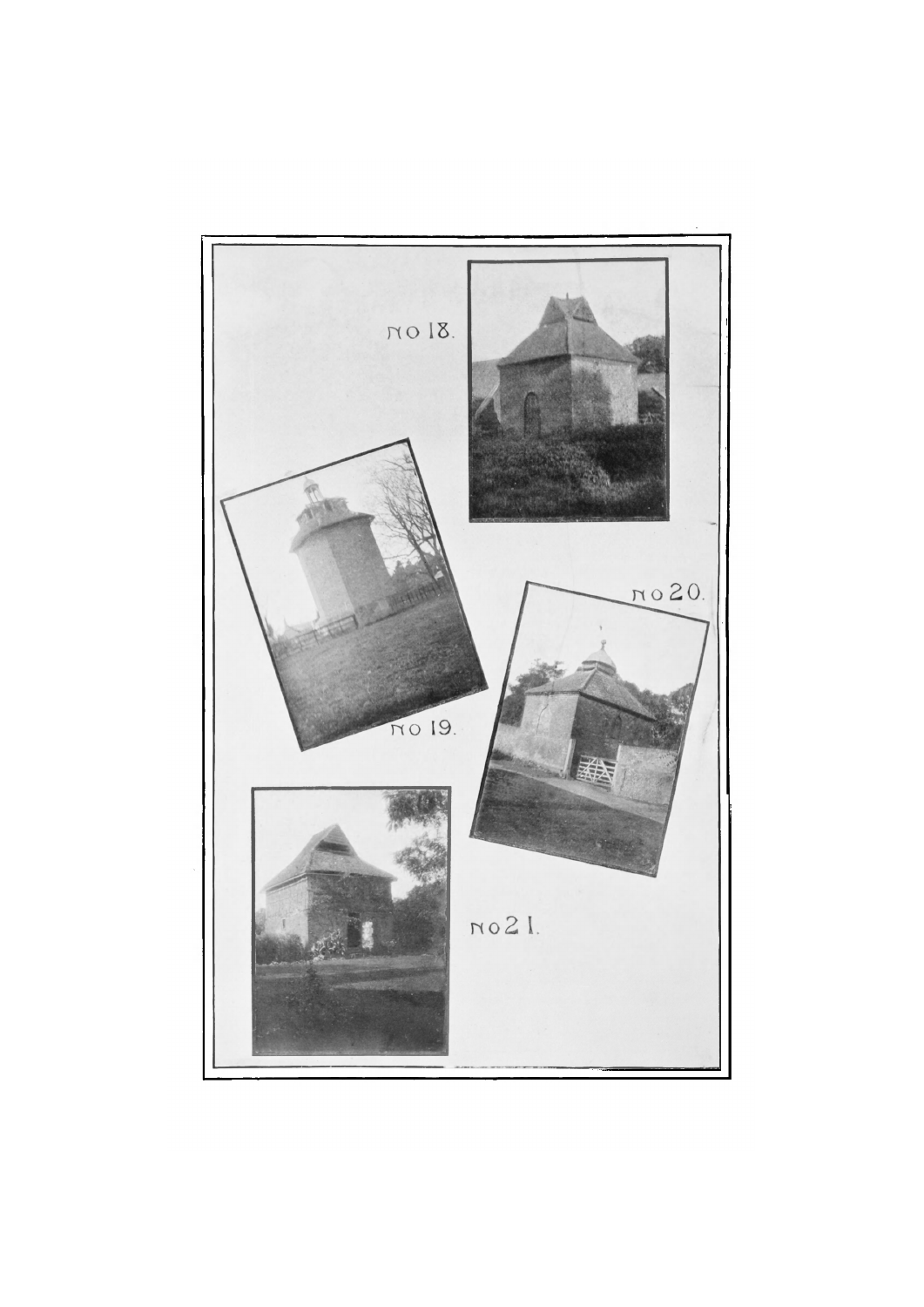## **BY GEORGE MOWAT, M.D.**

Mr. Fowler's map of the monastic buildings at St. Albans marks the site of the Columbarium, in the garden of the present Deanery; but, no trace of it is now visible. In the Chronicles of the Abbots of the Monastery it is stated that during the abbacy of John Moote (1396-1401) "a new Pigeon-house was built, the pigeons being divided among the brethren" (G**ESTA III**. 444). The general plan is much the same in every instance, and consists of a massive detached building with walls often three or more feet in thickness when

Although the subject of early Dovecotes or Pigeonhouses does not appear to have engaged the attention of the members of this Society, yet it is one possessing attractions not only for the antiquary and architect, but for the lover of the picturesque also. Such buildings are to be found in many districts throughout the country, but chiefly near Manor houses, Rectorys, Farm houses, Religious houses, and occasionally in Church towers. In Hertfordshire the best examples are in the eastern and north-eastern portions of the county.

**EARLY PIGEON-HOUSES. 29** 

# Carly Pigron-Houses (Columbaria).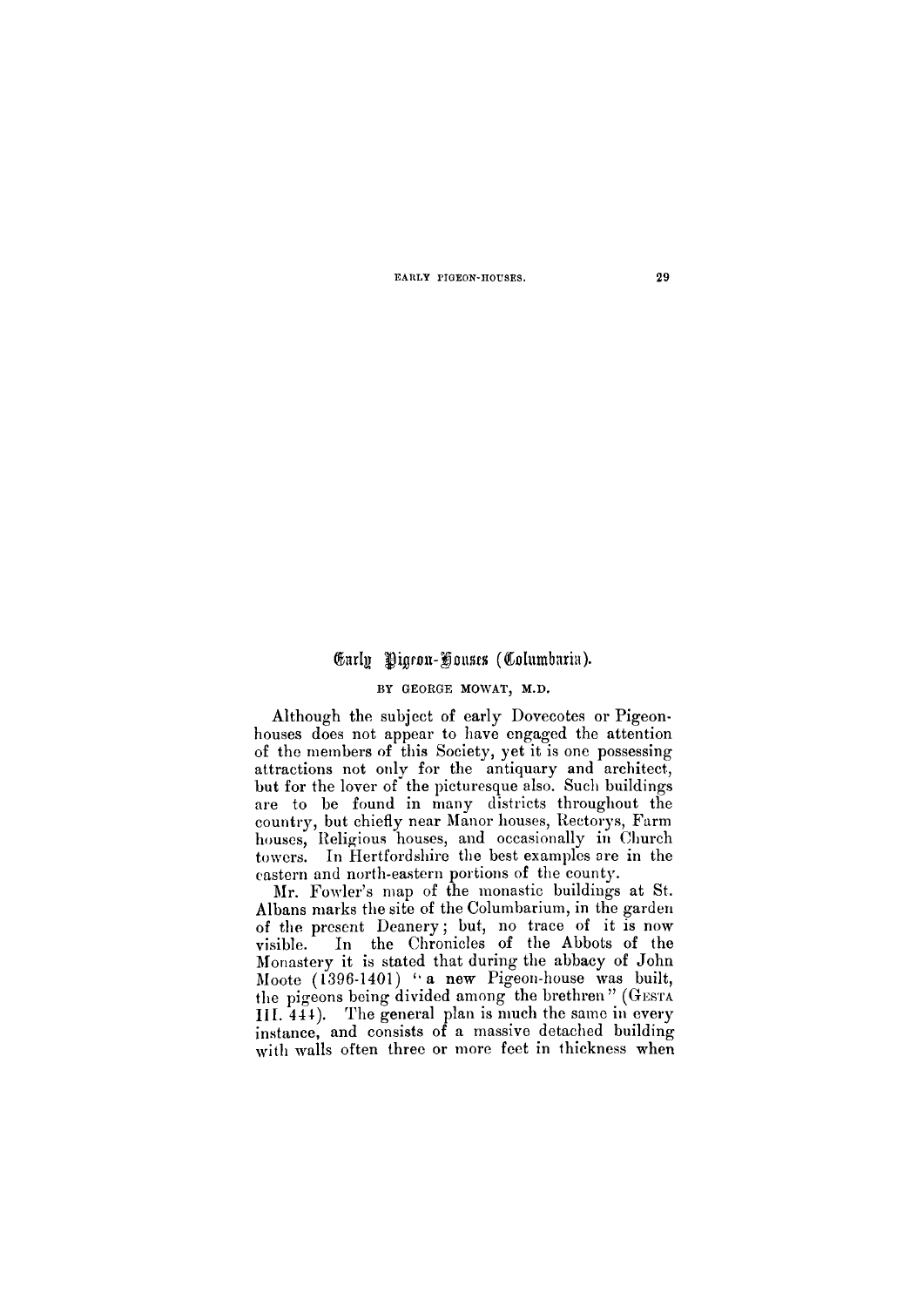### **30 TRANSACTIONS.**

the nesting-holes are in the wall-substance, but less when the structure is of brick, and the holes aro either of brick, slate, stone, or wood, secured to the inner face of the wall.

The massive stone Pigeon-house was introduced into England by the Normans, and with it "the feudal right of Dovecote, which survived until the reign of Queen Elizabeth." Its form was that of the round Norman tower, domed, and somewhat resembling a kiln in appearance. The nest openings were 6 inches by 8 inches and 14 inches deep ; the cavities being generally **L**-shaped, thus screening the sitting birds from disturbance. The holes were arranged in rows about twenty inches apart, each ten inches above the other. Separate ledges were usually placed under the holes, but were sometimes carried round the walls in a continuous line. Every pigeon-house was provided with a trapdoor, or some other contrivance for preventing the escape of the birds, and possessed a strong door, with or without a grille. The more modern had barred, netted, or glazed apertures for admitting light. A very interesting point is the ladder (revolving or fixed) by which the nests were reached ; and another is the lantern (often ornamental) through which the birds passed in and out. The pigeon-house was generally placed in a sunny, sheltered position, with the entrance easily seen from the adjoining dwelling-house.

The earliest examples in this country are of Norman design. That at Penrice Castle, in Gower, was probably built at the end of the thirteenth or early in the fourteenth century. Professor Freeman thought " not later than Edwardian times." It stands close to the south-west angle of the outer wall of the castle, and is in perfect preservation. It is circular in form, with an inside diameter of 10 feet, walls 4 feet in thickness, domed, and having an opening at the top 2 feet in diameter. It measures 20 feet at its highest point. It is filled throughout with nest-holes having ledges of rough stone. The entire building is of local stone, and corresponds in every respect with the

castle walls. It was probably built about the same time as the castle.

The Pigeon-house at Oxwich Castle, within two or three miles of Penrice, is also round, with thick walls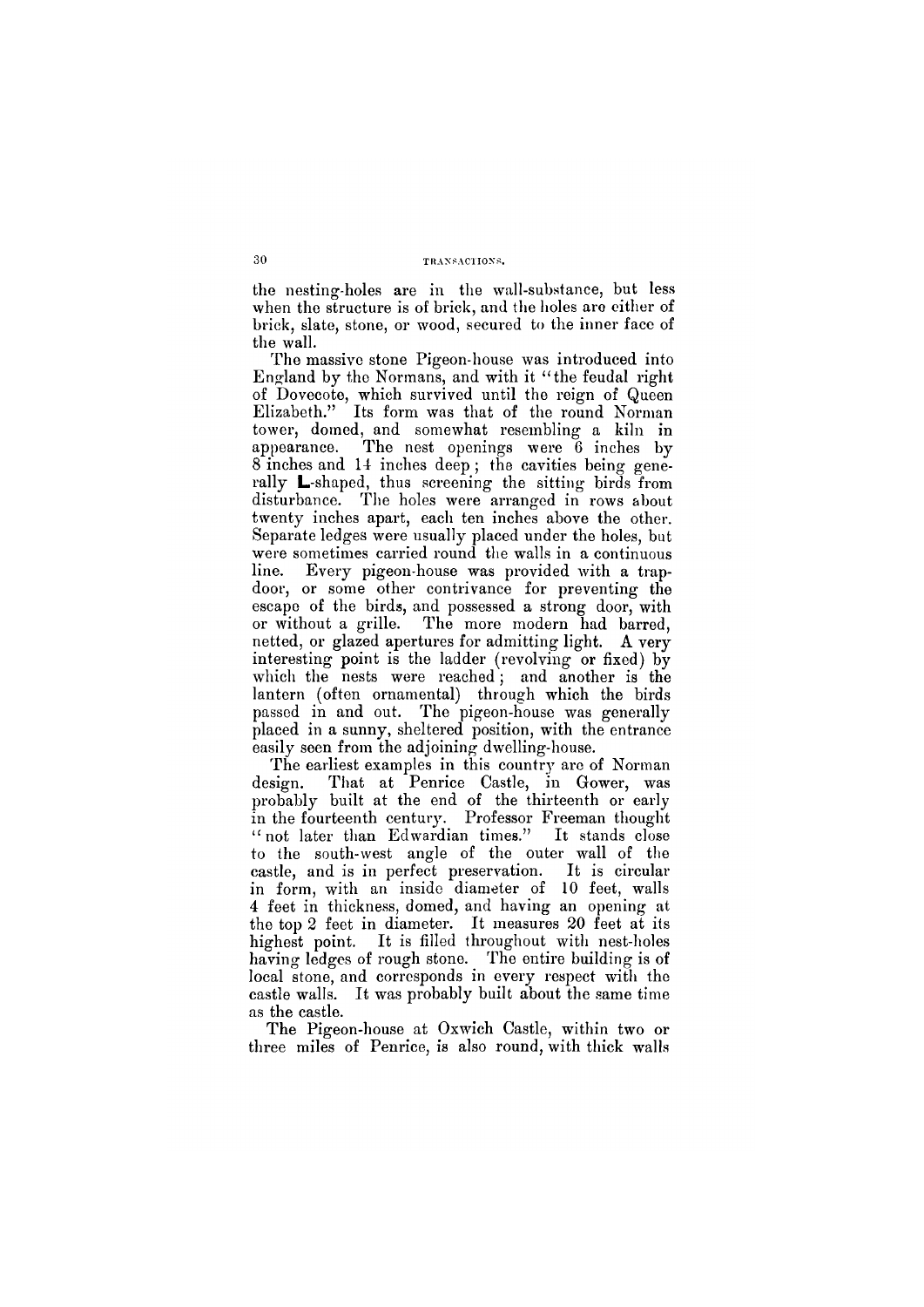#### **EARLY PIGEON-HOUSES.**

containing nest-holes; but, having fallen into ruin, less than half its original structure remains.

The earliest account of English Pigeon-houses appears to be that by the Rev. John Webb, in vol. xxxi. of Archaelogia (1845), and contains particulars of one connected with Lewes Priory, in Sussex, and another at the Church Farm, Garway, in Herefordshire. At the former, "the pigeon-house stood south-west of the present ruins, and was taken down about 1827." "It was cruciform, and equalled in magnitude many a parish church." "There were 3,228 pigeon-holes."

At Oystermouth Castle, only the foundations of the circular dovecote remain, some distance south-east of the castle.

The first Cluniac priory established in England was at Lewes (1077-8). At Garway the evidence of date is very striking; for, although the building, which was of stone, circular, domed, and containing 666 nesting-holes, has now disappeared, yet the Knights Templar founded a preceptory on the site, with an inscription over a doorway to the effect that "In the year 1326 Brother Richard" built this Columbarium." At Bury St. Edmunds, the foundations and part of the walls of the circular pigeon-house are still visible.

The nomenclation is interesting, for although *Culver* is Anglo-Saxon for a *pigeon*, and there are two, if not three, places thus named where the wild pigeon is known to breed (Culverhole in Gower, and Culverhole Point, near the mouth of the Axe, at Seaton, in Devonshire), yet there is no evidence that any *pigeon-house* was built in this country before the Norman occupation.

*Columbarium* and *Columbiere* speak for themselves.

The literature of this subject is very scanty. With the exception of Mr. Webb's notices in Archaeologia, and the reprint of "Moore's Columbarium," first published in 1735, there is little to be found until we come to Mr. Alfred Watkins' excellent paper read before the Archaeological Institute, in 1891 ; and an article by the same author, in the *English Illustrated*  Magazine for 1892. The antiquity of those buildings is traced in Fosbroke's Encyclopaedia to the ancient Egyptians,

 $31$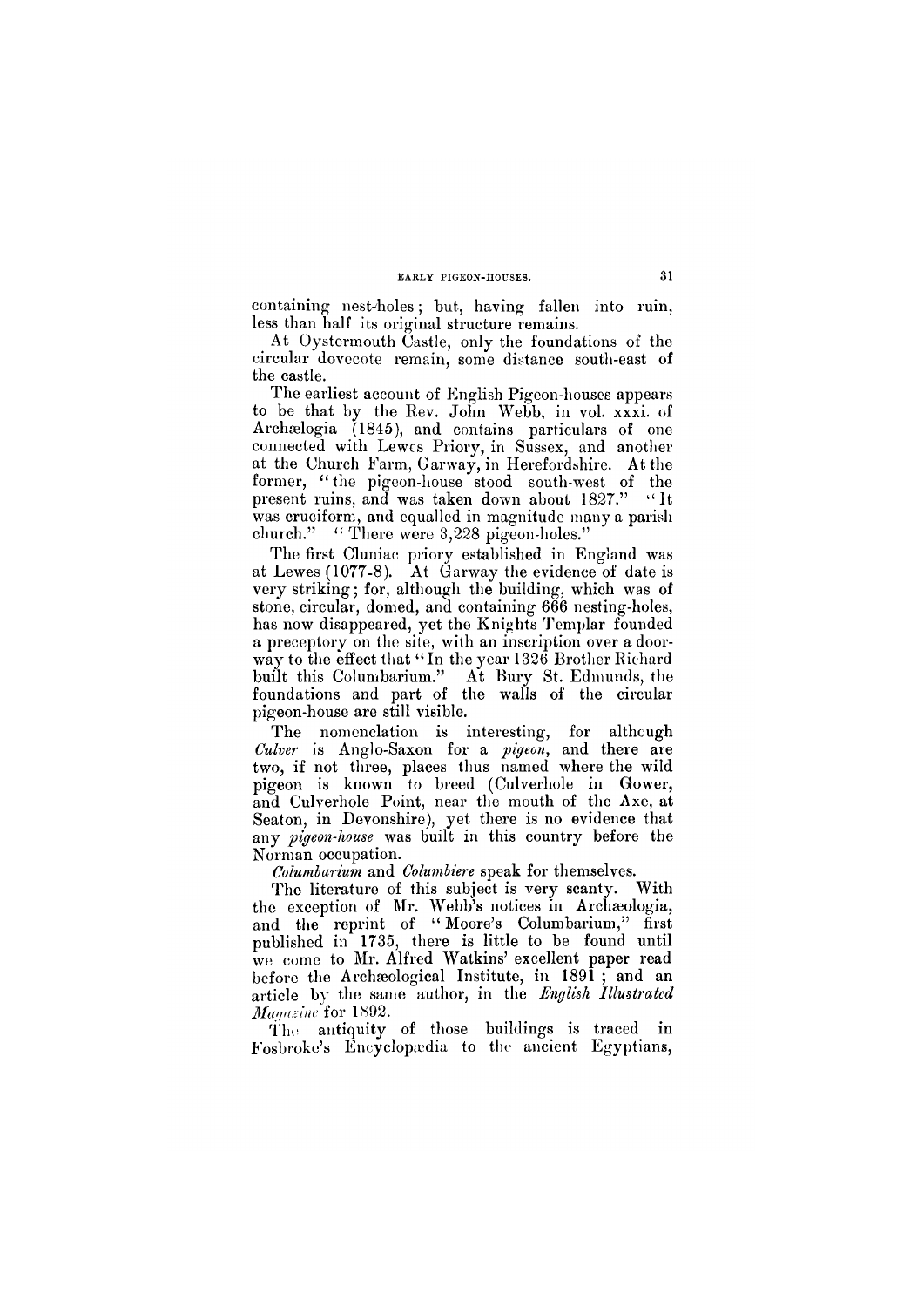# **32 TRANSACTIONS.**

who, according to Diodorus (44 B.C.), had their dovecotes, built of "reeds in a conical form, with holes for the convenience of the birds"; and "at the present time the ground floors of Egyptian houses seldom have windows, and the upper story is almost always devoted to pigeons, which are kept by thousands."

Under the head of "Economy of a Roman Villa." Fosbroke says, "Columbaria, or *dovecotes*, were towers, or places under tiles." In another place he remarks, " Bakehouses, dovecotes, cowhouses, and other places, were appendages to the churches of the monasteries."

#### **REFERENCES.**

**Fosbroke's " Encyclopaedia of Antiquities," pp. 22, 81, 135. (1840). Tanner's "Notitia Monastica."** 

**Brand's " Popular Antiquities."** 

**" Sportsman's Dictionary" (1725).** 

**Papers by Rev. J. Webb in Archaeologia, vol. xxxi. (1845), and**  *Archaeological Journal***, No. 189, vol. xlviii. p. 30 (1891).** 

**" Gesta Abbatuum Monasterii Sancti Albani." " Gesta" iii., 444.** 

**" Witham Frerery." Wallace Gill, Architect, Bath, 1902.** 

**Murray's Guide to Sussex.** 

**" A Survey of Pigeon-houses in Herefordshire and Gower," by Alfred Watkins, 1888-9.** 

**History of West Gower, by Rev. J. W . Davies.** 

**" Archaeologia Cambrensis," vol. xii. (1866), and First Series, vol. iv. (1849).**